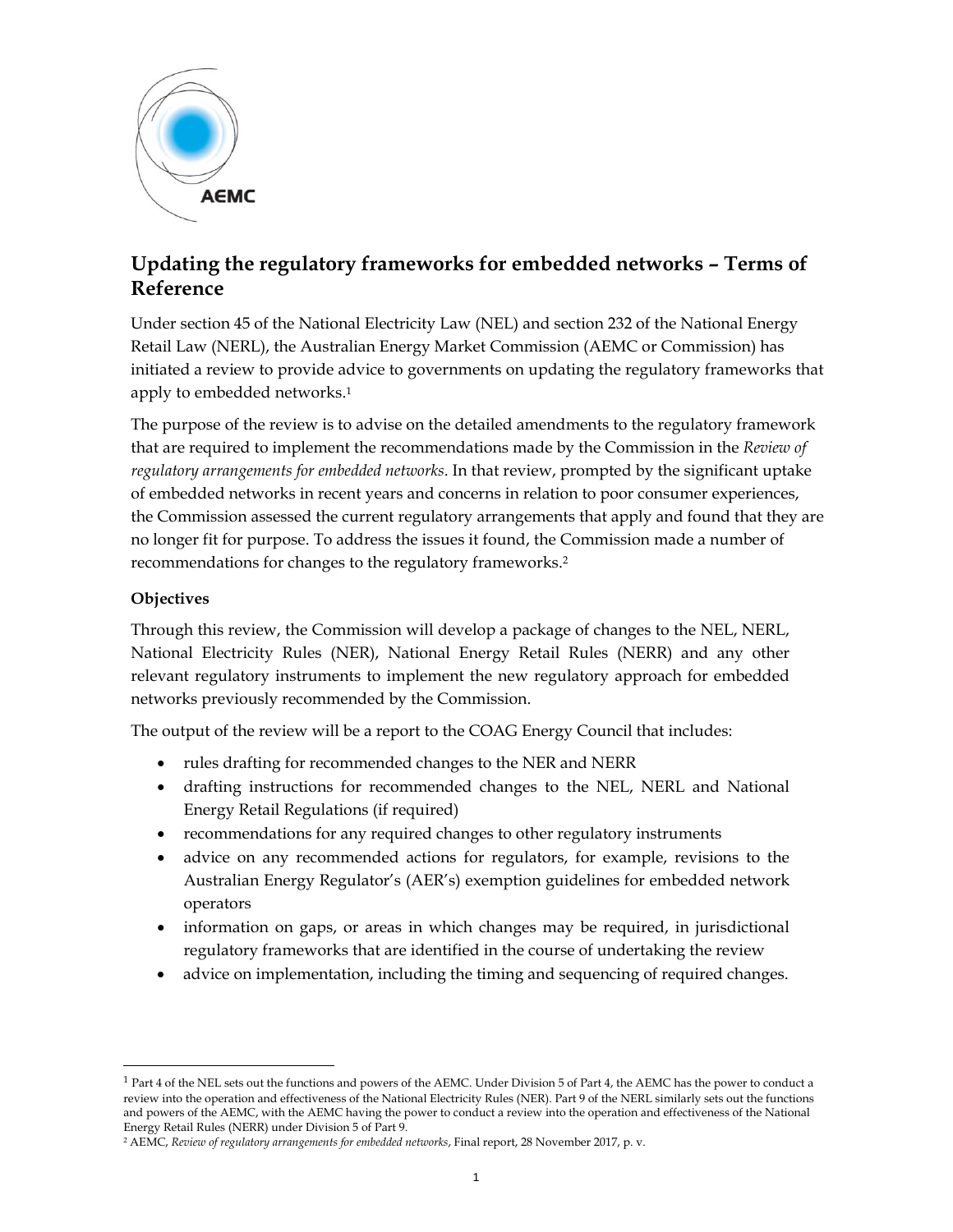### **Scope**

The review will consider how best to implement the new regulatory approach for embedded networks recommended by the Commission in the *Review of regulatory arrangements for embedded networks*. The scope of the package of changes to be developed includes:

- improving access to retail market competition in legacy and new embedded networks, principally by making more embedded network customers market facing and by standardising network billing arrangements
- elevating new embedded networks into the national regulatory frameworks, including through the increased registration of embedded network service providers and the authorisation of on-selling retailers
- improving consumer protections in legacy and new embedded networks by addressing regulatory gaps for retail customers in embedded networks and improved information provision, and better monitoring and enforcement.

In the final report for the *Review of regulatory arrangements for embedded networks*, the Commission noted that it would commence work on developing detailed advice on implementing the proposed framework set out in that report, unless advised otherwise by the COAG Energy Council by July 2018. The Council has advised that it supports the Commission commencing this work in mid-2018 to advise the Council on changes to the law and rules to implement the Commission's recommendations in the final report.3

The changes recommended by the Commission in relation to the authorisation of on-selling retailers will apply to sellers of gas, as well as electricity. The Commission will build on the work it undertook in the *Review of regulatory arrangements for embedded networks* to provide advice to the COAG Energy Council as to whether the embedded network service provider registration framework should also apply to gas embedded networks.

The Commission will further provide advice on the appropriate pathway for implementation of the recommended package of changes, including the need for, and governance of, any potential dedicated implementation program and how rule changes should be progressed.

## **Approach and key principles**

In conducting the review, the Commission will be guided by the National Electricity Objective and National Energy Retail Objective.

The Commission will take account of any related work underway, including work coordinated by the Energy Security Board to implement the recommendations of the *Independent Review into the Future Security of the National Electricity Market* (the 'Finkel Review').

In particular, as recommended by the Finkel Review,<sup>4</sup> the COAG Energy Council has directed the AEMC to provide advice on required changes to the electricity regulatory framework, as set out in the NEL and NERL and associated rules and subordinate instruments, to allow for stand-alone power systems (SAPS), where this would contribute to the achievement of the NEO and or NERO.

l 3 COAG Energy Council, *Terms of Reference – Review of changes required to the national electricity framework for stand-alone power systems*, July 2018, p. 5.

<sup>4</sup> Dr Alan Finkel AO et al, *Independent Review into the Future Security of the National Electricity Market*, Blueprint for the Future, June 2017, Recommendation 6.9.